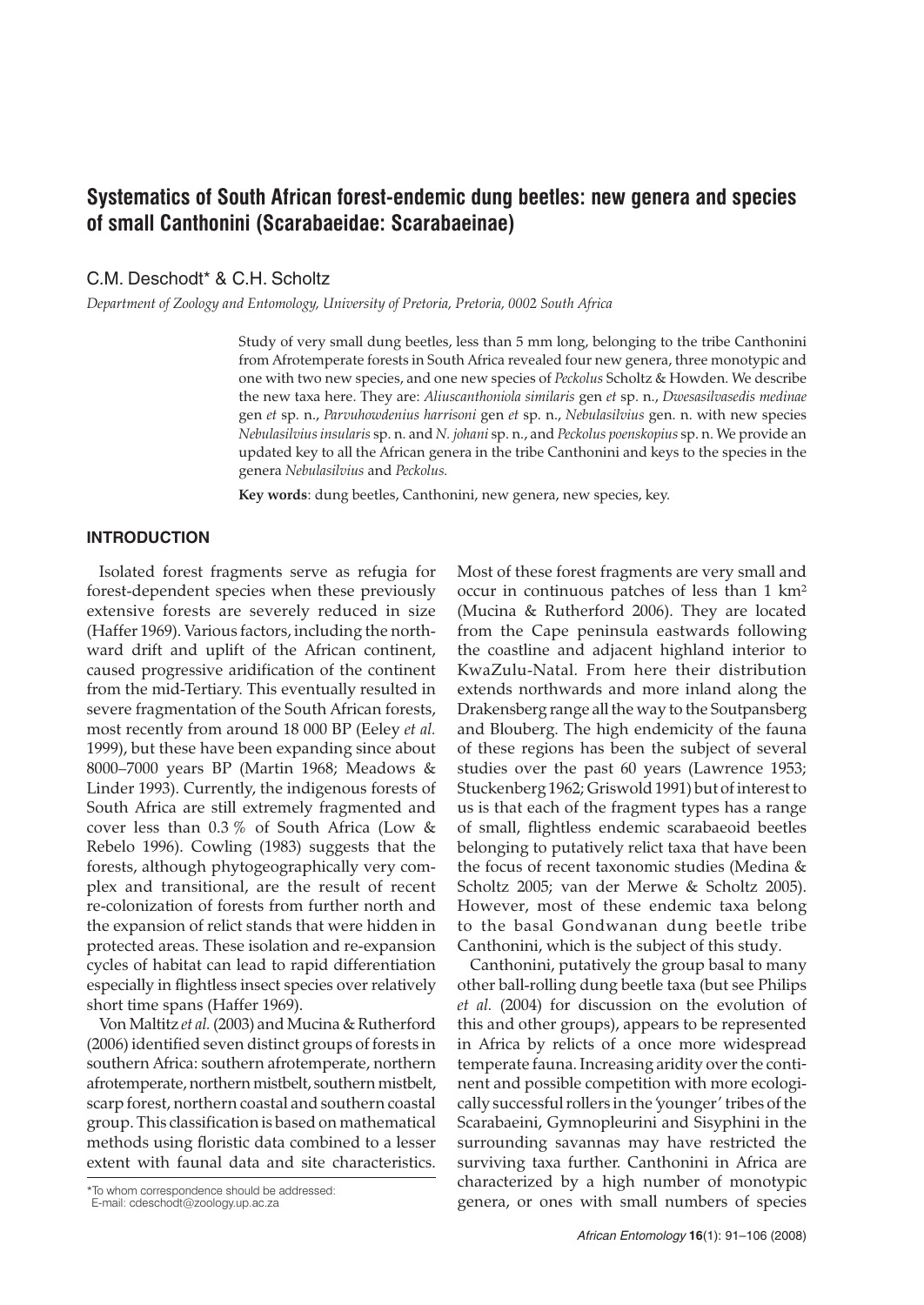which are almost exclusively restricted to localized areas of mainly Afrotemperate forest patches. This 'refugium' scenario is widely believed to have lead to the biotic patterns observed within these forests (see Griswold (1991) for discussion of other animal and plant groups that show these patterns). Although we have yet to study relationships among canthonine genera and between species in the genera, there is an apparent pattern of sistergroup disjunctions between close forest patches.

The African Canthonini have been fairly well studied over the past 20 years. Scholtz & Howden (1987a,b) and Howden & Scholtz (1987) revised the genera and subsequently they (Howden & Scholtz 1988) described a second species of *Peckolus* Scholtz & Howden. Davis *et al.* (1999) described a new monotypic genus,*Canthodimorpha,* and a new species in the genus *Gyronotus* Lansberge. Josso & Prévost (2001) added a new species to *Anachalcos* Hope. Frolov & Scholtz (2003) described a new genus, *Dicranocara* and Medina & Scholtz (2005) revised the species of *Epirinus* Reiche, and added six new species to the Canthonini. Frolov (2005) added a new species to *Namakwanus.* Deschodt*et al.* (2007) added two species to *Dicranocara* Frolov & Scholtz and one to *Namakwanus* Scholtz & Howden. Thus the tribe currently consists of 21 genera and 92 described species in Africa.

The Canthonini is taxonomically a very diverse group and it is even suspected that different ancestors may have given rise to the species currently placed in the tribe (Scholtz & Howden 1987a; Frolov & Scholtz 2003; Philips *et al.* 2004). However, the new genera are similar to known genera currently placed in the Canthonini and are therefore also grouped in the Canthonini. All of the new taxa are less than 5 mm long, and most are less than 3 mm, making them amongst the smallest dung beetles in the world. Although they belong to a group ecologically defined as 'ball-rollers' it is extremely unlikely, in view of their size, that these groups behave in this fashion. The new taxa described are *Aliuscanthoniola similaris* gen. n., sp. n., *Parvuhowdenius harrisoni* gen. n., sp. n., *Nebulasilvius insularis* gen. n., sp. n., *N. johani* gen. n., sp. n., *Dwesasilvasedis medinae* gen. n., sp. n., and *Peckolus poenskopius* sp. n. All the new taxa described in this paper are flightless. Distribution maps and figures of the habitus for all the new species are provided.

Since 1999 four new African canthonine genera

have been described which, necessitated that Scholtz & Howden's (1987a) key to the African canthonine genera be updated.

Institutions in which type material is deposited are as follows: BMNH: The Natural History Museum, London, England; NCSA: National Collection of Insects, Pretoria, South Africa; SAMC: South African Museum, Cape Town, South Africa; TMSA: Transvaal Museum, Pretoria, South Africa; UPSA: University of Pretoria Scarab Collection, Pretoria, South Africa. Spelling on labels is reported verbatim. Authors' comments are in square brackets.

## **Key to the genera of African Canthonini**

(Modified from Scholtz & Howden 1987a)

| 1    | Fore tarsus absent $\dots\dots\dots\dots\dots\dots 2$ |
|------|-------------------------------------------------------|
|      |                                                       |
| 2(1) | Metasternum between middle coxae                      |
|      | approximately as wide as length of coxa;              |
|      | middle and hind tibiae with longitudinal              |
|      | rows of numerous setae; tibial edges not              |
|      | knobbed or irregularly serrate 3                      |
|      | Metasternum between middle coxae dis-                 |
|      | tinctly narrower than length of coxa;                 |
|      | middle and hind tibiae with irregularly               |
|      | spaced rows of setae; tibial edges knobbed            |
|      | or serrate Circellium Latreille                       |
| 3(2) | Metathoracic wings rudimentary or                     |
|      |                                                       |
|      | Metathoracic wings well developed                     |
|      | Anachalcos Hope                                       |
| 4(3) | Penultimate sternite on abdomen arcuate               |
|      | Canthodimorpha Davis Scholtz & Harrison               |
|      | Penultimate sternite on abdomen on                    |
|      | either side of mid-line sinuate                       |
|      | Gyronotus Lansberge                                   |
| 5(1) | Anterior tibia with two teeth on outer                |
|      |                                                       |
|      | Anterior tibia with three teeth on outer              |
|      |                                                       |
| 6(5) | Clypeus in dorsal view with two short                 |
|      | lateral teeth, if more than two, then                 |
|      | smaller tooth is medial . Byrrhidium Harold           |
|      | Clypeus in dorsal view with two long                  |
|      | horns  Dicranocara Frolov & Scholtz                   |
| 7(5) | Pygidium with fovea on each side basally              |
|      | or with central concavity 8                           |
|      | Pygidium convex or flat, tuberculate or               |
|      | costate, sometimes transversely shallowly             |
|      | concave near basal margin, if so, lacking             |
|      |                                                       |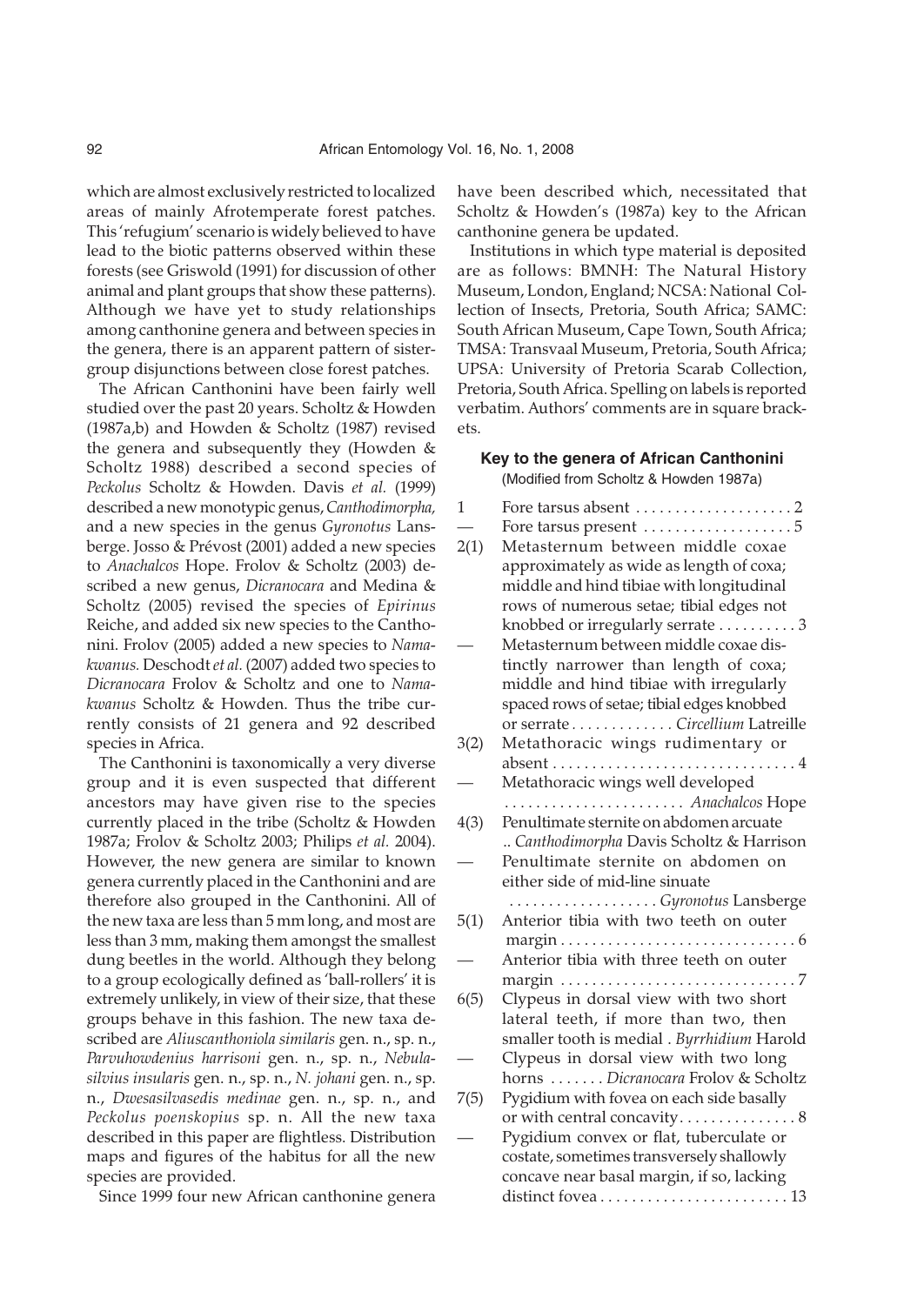- 8(7) Anterior margin of clypeus lacking small tooth or denticle on midline . . . . . . . . . . . . 9 — Anterior margin of clypeus with small tooth or denticle on midline *. . . . . . . . . . . . . . . . . . . . . . . . . . . . . . . . Odontoloma* Boheman 9(8) Metasternum anteriorly with deep fovea on each side of midline, and pronotal disk oneach side near posterior angle with short, elevated carina . . . . . . . . . *Endroedyolus* Scholtz & Howden — Metasternum anteriorly without deep fovea on each side of midline, and pronotal disk with or without short elevated carina on each side near posterior angle . . . . . . . . . . . . . . . . . . . . . . . . . . . . . . . 10 10(9) Pronotal disk without short, elevated carina on each side near posterior angle . . . . . . . . . . . . . . . . . . . . . . . . . . . . . . . . . . . . 11 Pronotal disk with short elevated carina on each side near posterior angle . . . . . . . . . . . . . . . . . *Aliuscanthoniola* gen. n. 11(10) Mesosternum wide, with more than two irregular rows of punctures . . . . . . . . *Outenikwanus* Scholtz & Howden — Mesosternum very narrow, with at most one irregular row of punctures . . . . . . . . 12 12(11) Sternacostal suture angulate at apex, (Fig.12B) . . . . . . . . . . *Parvuhowdenius* gen. n. Sternacostal suture rounded at apex (Fig. 12C,D)*. . . . . . . . . . Nebulasilvius* gen. n. 13(7) Elytron at or immediately laterad of seventh stria carinate, area below carina slanted inwardly . . . . . . . . . . . . . . . . . . . . . . . . . . . . 14 — Elytron at or immediately laterad of seventh stria, not or only slightly carinate, area rounded with edge turned inward at or below eighth stria . . . . . . . . . . . . . . . 17 14(13) Hind tarsus with basal two segments almost subequal in length . . . . . . . . . . . . 15 — Hind tarsus with basal segments approximately twice as long as second segment . . . . . . . . . . . . . . . . . *Madaphacosoma* Paulian 15(14) Apex of fore tibia deeply notched above tarsal intersection; small species, length 3.5 mm or less . . . . . . . . . . . . . . . . . . . . . . . 16 — Apex of fore tibia almost truncate not deeply indented or notched; mediumsized species, 4 mm or more . . . . . . . . . . . . . . . . . . *Aphengoecus* Péringuey 16(15) Pygidium evenly convex; tarsal claws toothed*. . . . . . . . . . . . . . Bohepilissus* Paulian
- Pygidium more strongly convex along

| midline; tarsal claws not toothed                  |
|----------------------------------------------------|
| Tanzanolus Scholtz & Howden                        |
|                                                    |
| Tarsal claws toothed Janssensantus Paulian         |
| 18(17) Apex of hind tibia angled, one side extend- |
| ing distinctly beyond tarsal insertion 19          |
| Apex of hind tibia almost truncate, only           |
| slightly angled (i.e. one side not obviously       |
|                                                    |
| 19(18) Tarsal claws present; dorsum very dark      |
| brown or black Pycnopanelus Arrow                  |
| Tarsal claws absent; dorsum with head              |
| black, pronotum reddish brown, elytra              |
| tanHammondantus Cambefort                          |
| 20(18) Metasternum between middle coxae            |
| narrow, rounded anteriorly  21                     |
| Metasternum between middle coxae                   |
| widened near anterior end, margin                  |
| frequently nearly straight  22                     |
| 21(20) Dorsal setae absent or minute; fore tibial  |
| teeth minute; metathoracic wings present           |
| Panelus Lewis                                      |
| Dorsal setae conspicuous, erect, recurved;         |
| fore tibial size moderate in size; meta-           |
| thoracic wings absent                              |
| Peckolus Scholtz & Howden                          |
| 22(20) Two clypeal teeth moderately to strongly    |
| developed, small median tooth on lower             |
| margin of clypeus; dorsum strongly con-            |
| vex; apical half of pygidium ventrally             |
| curved anteriorly                                  |
| Namakwanus Scholtz & Howden                        |
| Two clypeal teeth feebly to moderately             |
| developed, no median tooth on lower                |
| margin of clypeus; dorsum not strongly             |
| convex; pygidium almost vertical down-             |
|                                                    |
| 23(22) Outer margin of hind tibia curving in-      |
|                                                    |
| ward, if elytra not glabrous, then setose          |
| <i>Epirinus</i> Reiche                             |
| Outer margin of hind tibia straight,               |
| elytra tomentose  Dwesasilvasedis gen. n.          |
|                                                    |

## **Description of new genera**

Genus **Dwesasilvasedis gen. n.**, Figs 1, 2, 13 Type-species: *Dwesasilvasedis medinae* sp. n.

#### *Length.* 4.2–4.8 mm.

*Head.* Clypeus bidentate, with denticles rounded; slightly convex with numerous small punctures; punctures close together; ocular canthus almost dividing eye in two, dorsal part of eye very small;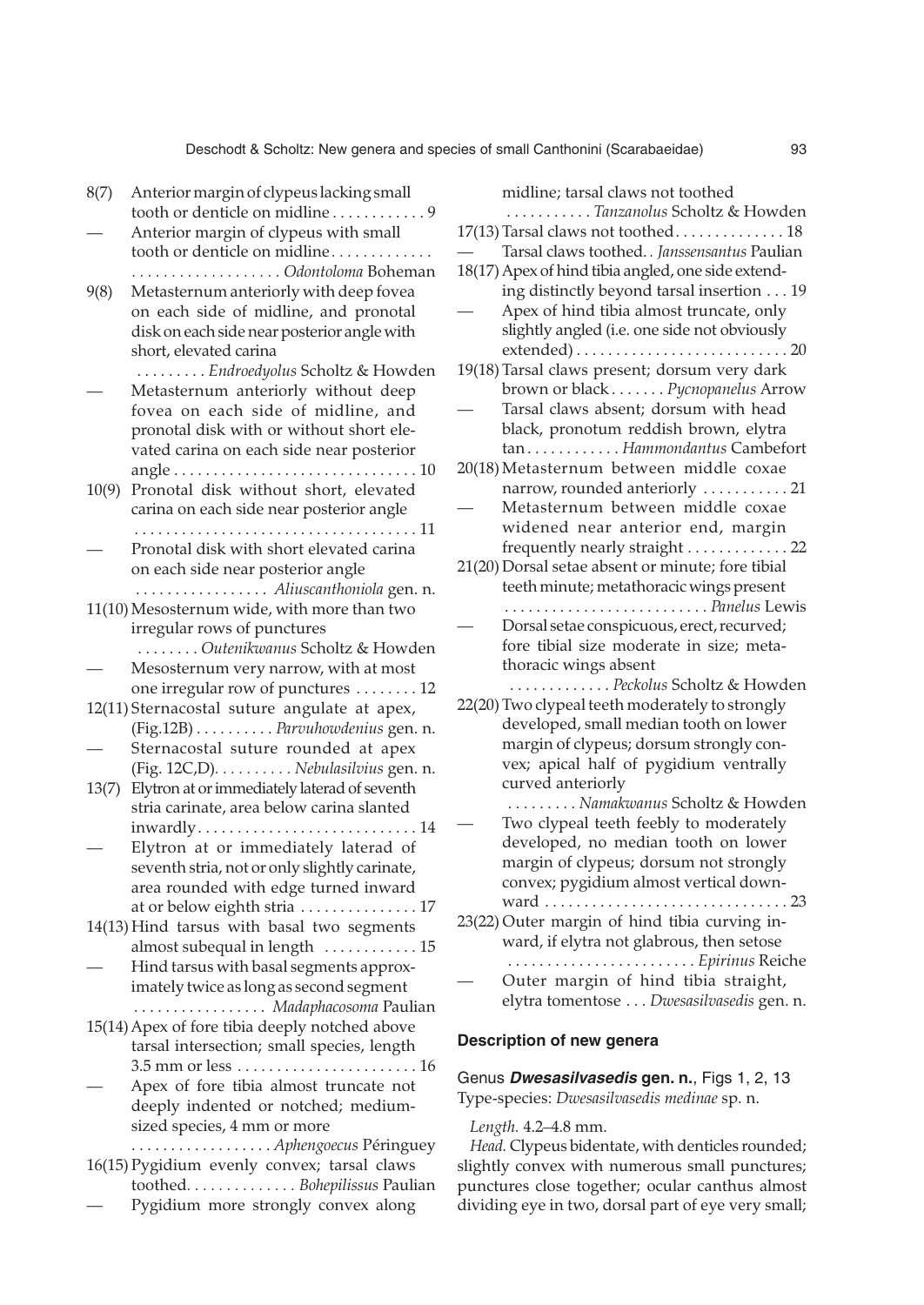

**Fig. 1**. Dwesasilvasedis medinae habitus.

short setae from under lateral margins of clypeus visible from above.

*Pronotum.* Punctation variable in size, oviform; setae pale, very short and fine, curved backwards; surface next to punctures smooth, evenly convex, with a glossy purple sheen; lateral margin rounded.

*Elytra.* Convex; humeral umbone absent; all punctures with short, recurved setae; striae clearly visible with small punctures; interstriae with one to four rows of setae, all posteriorly reduced to a single row; punctural setae much longer than strial setae; elytra fused; hind wings absent.

*Sternum.* Mesosternum and metasternum fused with suture angulate, lateral sides of suture parallel and close to mesocoxa; area between coxa and suture very narrow and smooth; punctures on mesosternum big and shallow, closer together than one puncture diameter; setiferous punctures on metasternum somewhat ovoid; punctures shallow and smaller than on mesosternum; punctures about one puncture diameter apart but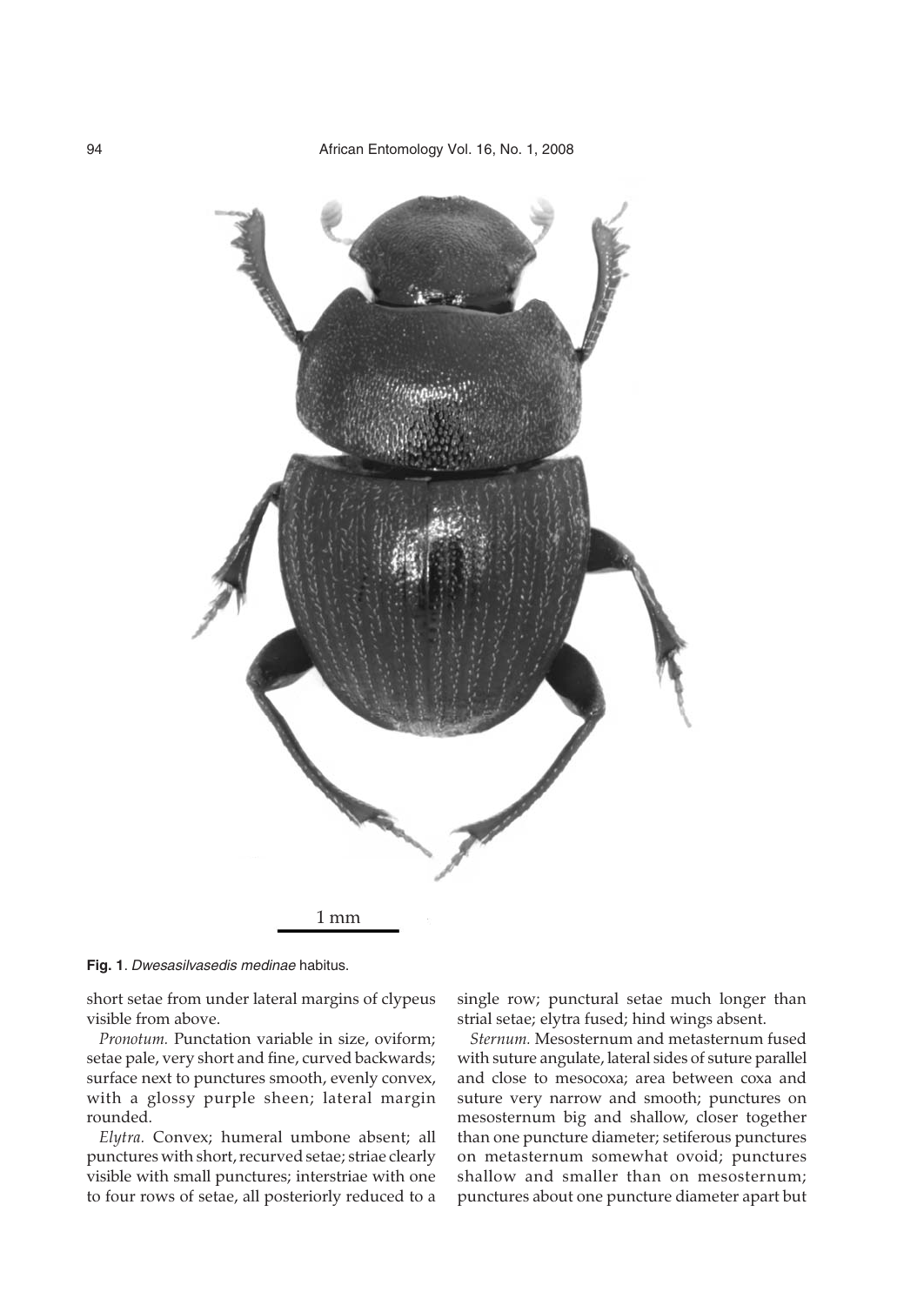

**Fig. 2**. Dwesasilvasedis medinae aedeagus.

getting slightly smaller and farther apart towards anterior end.

*Pygidium.* Triangular; all punctures with single seta; setae white and fine, but often abraded.

*Fore tibia.* Punctate with three long teeth, worn in some specimens; numerous bristle-like setae from same point on both sides of each tooth, one long tibial spur; single groove at outside edge of dorsal basal half; single row of bristle-like setae located in punctures in groove; basal half of outside ventral margin serrated.

*Aedeagus.* Asymmetrical, slender; ventrally viewed, left paramere forming a flat spoon-like structure; right paramere short and blunt.

*Etymology.* Dwesa = the only locality were the species has been collected, Silva = *Forest,* from Latin, sedes = *a dwelling place,* from Latin. The gender is feminine.

*Diagnosis.* This new genus is most similar to *Epirinus* Reiche but can be distinguished from the latter by the straight outer margin of the hind tibia and the white pilosity covering most of the body. The shape of the aedeagus of *Epirinus*is similar for all species while this aedeagus is more slender and longer than those in *Epirinus.*

#### **Dwesasilvasedis medinae sp. n.**, Figs 1, 2, 13

*Length.* Holotype male, 4.2 mm long; length ranging up to 4.8 mm in some females. Males slightly smaller than females.

*Head.* Clypeus bidentate with denticles close together and slightly upturned.

*Pronotum.* Convex, with oviform punctures; setae short.

*Elytra.* Convex; striae evident, with setiferous punctures; setae very short; interstriae with setiferous punctures and longer white setae, second and third interstriae with four irregularly-spaced rows; punctures coarse and shallow.

*Sternum.* As for generic description. All abdominal sternites with single row of setiferous punctures except last which is wide, with irregular setiferous punctures; setae short, recurved, white.

*Pygidium.* Convex with irregular setiferous punctures; setae fine, long and white; area between punctures smooth.

*Foretibia.* As for generic description.

*Aedeagus.* Asymmetrical (see Fig. 2).

*Material examined. Holotype*: 8Dwesa forest, Eastern Cape, S32.2880° E28.8323° 54 m, 15.xi.2005 sifted forest litter, C. Deschodt (TMSA). *Paratypes*: 27 same data (18, 49 (99 % ethanol) UPSA, 29 TMSA, 18, 39 BMNH, 18, 39 NCSA, 39 SAMC). 38, 69 Transkei coast, Dwesa for. res., 32.17S – 28.50E, 27.2.1985; E-Y: 2174, sift. Indig. for. litt, leg. Endrödy-Younga (TMSA).

*Discussion.* Dwesa forest is a large fragment (*c.* 2000 ha) of coastal forest. It is the biggest of a series of isolated coastal forests in the area between Port St. Johns and East London in the Eastern Cape Province. Von Maltitz (2003) places it in the Transkei Coastal Scarp Forest type. Its climate is regulated by the ocean. It receives on average 1038 mm rain per year, has a maximum mean temperature of 20°C and a yearly average temperature of 18.9°C.

*Etymology.* The species is named for Claudia A. Medina, who first identified this genus.

#### Genus **Aliuscanthoniola gen. n.**, Figs 3, 4, 12, 13

Type-species: *Aliuscanthoniola similaris* sp. n.

Males and females are similar.

*Length.* 2.5–2.6 mm.

*Head.* Punctate with punctures small and close together; clypeus bidentate, denticles small, separated by approximately two times their length; antennae golden yellow; eye not visible dorsally.

*Pronotum.* Strongly convex to humped; short carina on each side of disc near posterior angles; punctures small, irregular; short, recurved, golden setae stemming from punctures; punctures without setae probably due to abrasion.

*Elytra.* Black; long golden-brown recurved setae located in punctures; most setae abraded on top of body; ends of setae not touching elytra; striae double grooved; elytra fused; hind wings absent.

*Sternum.* Mesosternum and metasternum fused, suture angulate; wider posteriorly and narrowing towards anterior end of sternum; single row of punctures between anterior end of suture and sternal ridge; punctures on metasternum distinct, extending to caudal end of plate, punctures small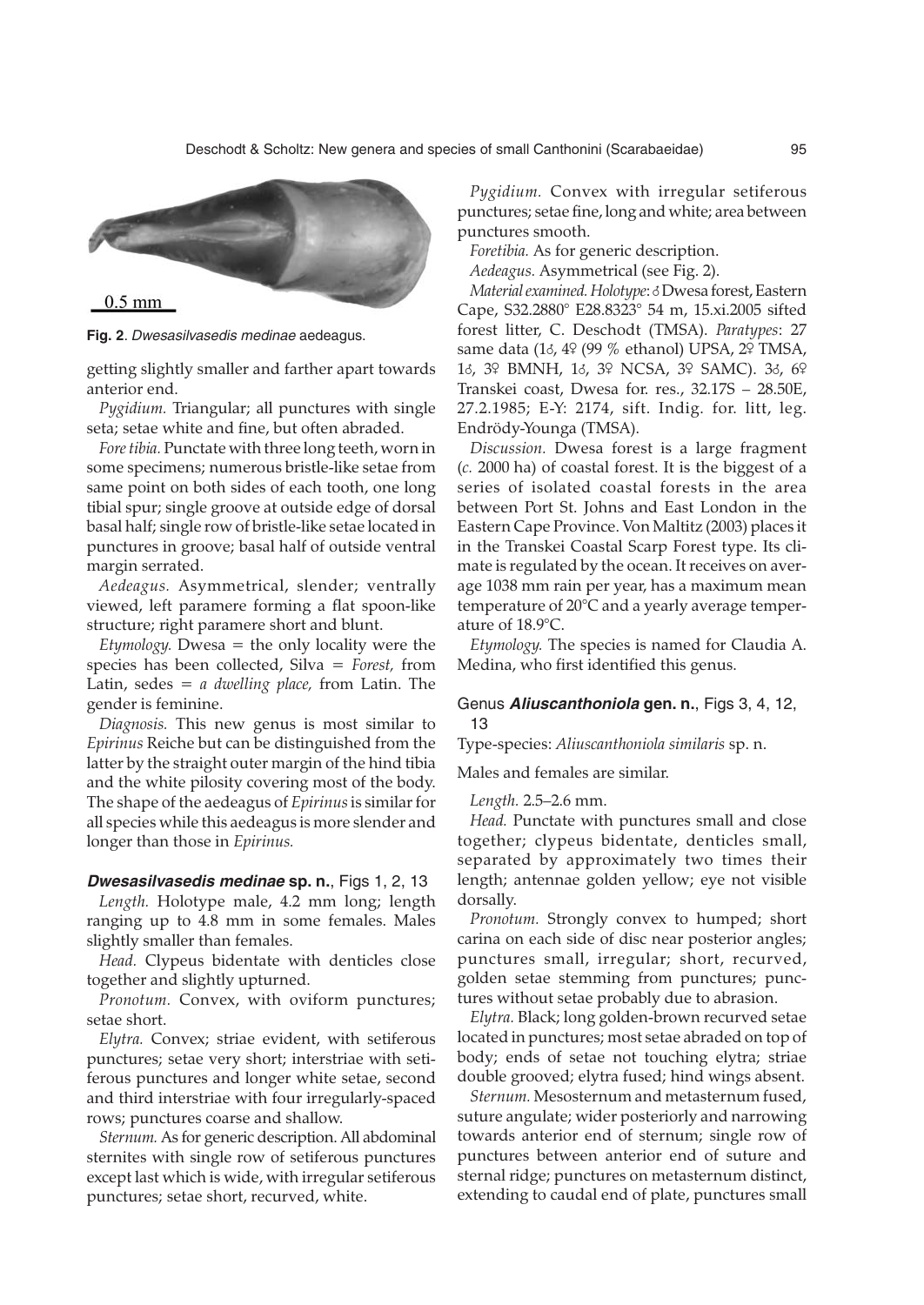

**Fig. 3**. Aliuscanthoniola similaris habitus.

and separated by more than one puncture diameter; slight depression between coxa and anterior angles of suture; depression punctate; punctures on mesosternum bigger than those on metasternum; all abdominal sternites with single row of punctures except last with irregular-spaced punctures.

*Pygidium.* Flat with shallow depression, deepest under upper side; irregularly punctate with short golden brown setae from punctures; punctures further apart than width of puncture.

*Foretibia.* Narrow at base, flaring from middle

tooth to two times basal width.

*Aedeagus.* Symmetrical, with long and thin parameres.

*Etymology. Aliuscanthoniola,* from Latin, literally another small Canthonine. The gender is feminine.

*Remarks.* This genus looks superficially very similar to *Outenikwanus* Scholtz & Howden and *Endroedyolus* Scholtz & Howden the other small Eastern Cape forest genera but can be distinguished from them by the presence of a short, elevated carina on either side of the pronotum and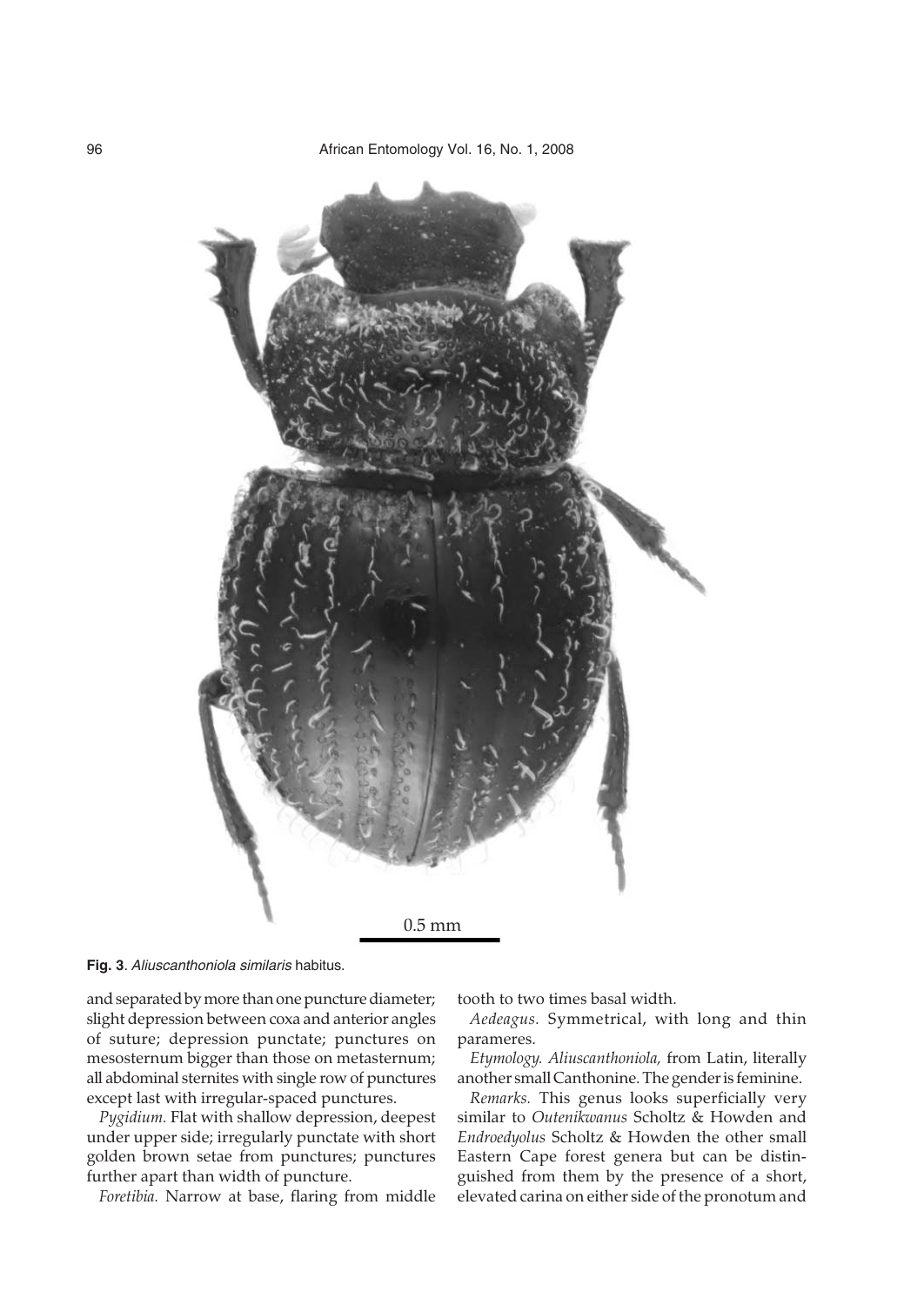

**Fig. 4**. Aliuscanthoniola similaris aedeagus.

the absence of deep pits on the metasternum. Following Scholtz & Howden (1987a), these characters warrant the establishment of a new genus.

## **Aliuscanthoniola similaris sp. n.**, Figs 3, 4, 12, 13

*Length.* Holotype 2.5 mm.

*Head.* Clypeus bidentate, teeth separated by almost two times their length; surface punctate with punctures close together.

*Pronotum.* Small setiferous punctures, close together; setae golden brown, recurved.

*Elytra.* Striae double with punctures slightly bigger than striae are wide; interstriae with single rows of short recurved setae.

*Sternum.* As for generic description.

*Pygidium.* Shallow depression starting at upper side, gradually flattening.

*Foretibia.* Narrow at base and flaring from middle denticle to two times the basal width; single row of golden brown setae at dorsal outside margin; ending blunt with a spur pointing downward from middle of anterior end of tibia.

*Aedeagus.* Symmetrical, similar to other species in the *Outenikwanus/Endroedyolus* group.

*Material examined. Holotype*: 8 S.Afr.;Transkei, Ntsubane For. St., 31.27 S-29.44 E, 25.11.1988; E-Y:2579, forest floor litter, Leg. Endrödy-Younga (TMSA). *Paratypes*: 98 same data except 1.12.1988; E-Y2593 (4 TMSA, 3 UPSA, 2 NCSA), 49 (1 TMSA, 1 BMNH, 1 UPSA), 39 same data as holotype (TMSA).

*Remarks.* Ntsubane forest falls in the Pondoland scarp forest type (scarp group) which is located north of Port St Johns on the southeastern coast of South Africa. It receives slightly more rain (1162 mm) and is marginally warmer (19.3  $^{\circ}$ C yearly average) than Dwesa forest to the south.

*Etymology.* At first impression, this species looks very similar to most of the other species in the *Endroedyolus*/*Outenikwanus* group of genera.

Genus **Parvuhowdenius gen. n.**, Figs 5, 6, 12, 13 Type-species: *Parvuhowdenius harrisoni* sp. n.

Males similar to females.

*Length.* 2.5–2.7 mm.

*Head.* Clypeus bidentate, lateral sides scalloped; teeth small; punctures small and close together.

*Pronotum.* Punctures very small; setae short, recurved.

*Elytra.* Convex, fused; striae with a single row of recurved, sharply tapering setae; hindwings fused, flightless.

*Sternum.* Meso- and metasternum fused, sternacostal suture rounded anteriorly; lateral edges of suture narrowing anteriorly; arrow band of irregular punctures between presternal ridge and sternacostal suture; depression between sternacostal suture and anterior side of middle coxa obvious with few punctures; punctures on metasternum medium, extending to posterior end of plate in same pattern, separated by about one puncture diameter; punctures on mesosternum bigger than those on metasternum; very slight depression in middle of metasternum.

*Pygidium.* Depression shallow; smooth with few punctures.

*Foretibia.* Narrow but widening towards tarsus; tridentate, first tooth bigger than second and third; short, golden brown setae irregularly spaced.

*Aedeagus.* Symmetrical, parameres shorter than basal piece, forming scalene right-angled triangle ending bluntly.

*Etymology.* This genus is named in honour of Henry F. Howden of Ottawa, Canada in recognition of his massive contribution to studies on the Scarabaeoidea of the world. The gender is masculine.

*Remarks.* The aedeagus shape and presence of rounded sternacostal suture are unlike those found in any other related group and warrant the establishment of a separate genus. This genus can consequently be separated from the other similar genera by these characters.

## **Parvuhowdenius harrisoni sp. n.**, Figs 5, 6,

12, 13

*Length.* 2.5 mm.

*Head.* Lateral sides of clypeus scalloped; denticles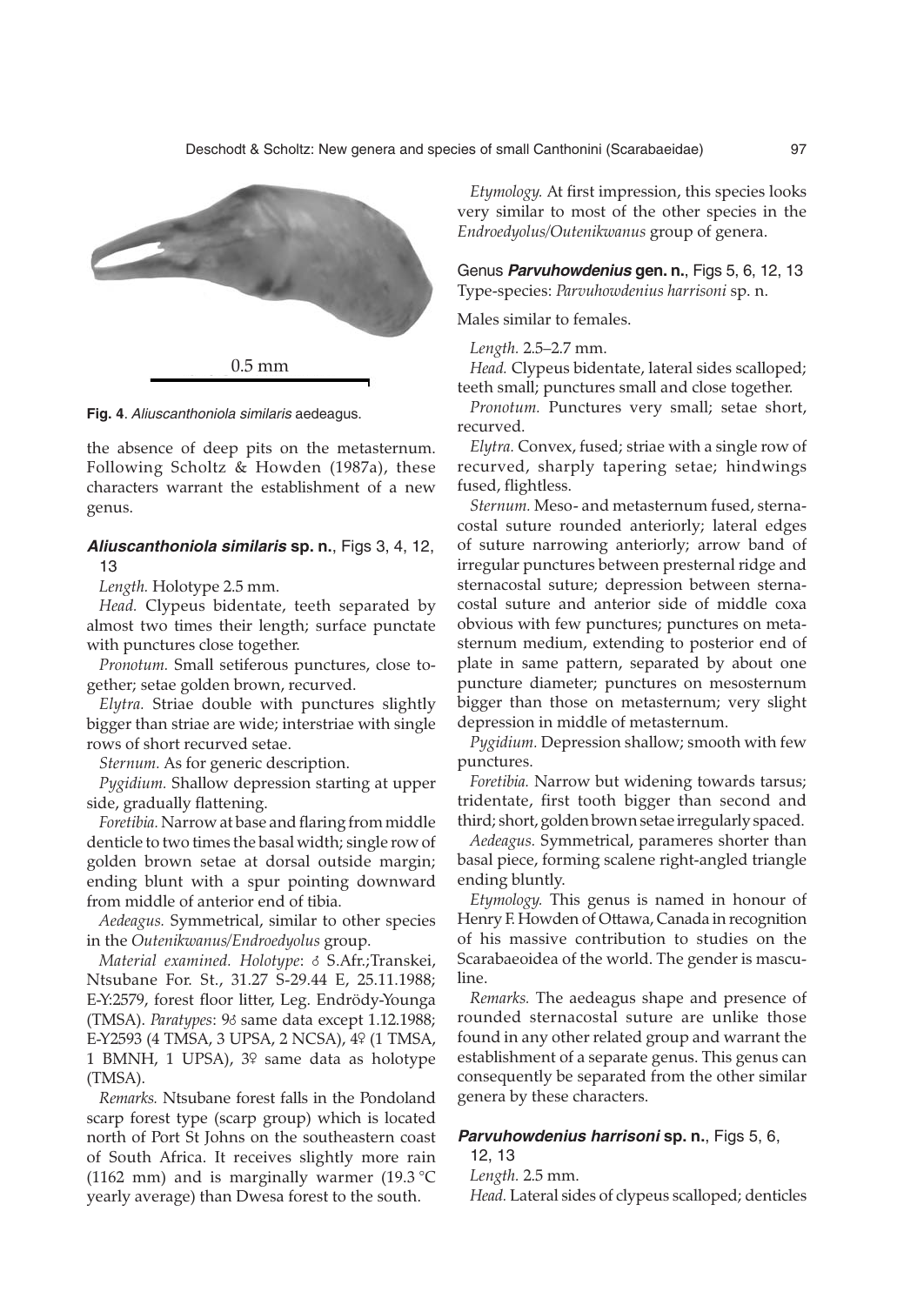





small and farther apart than combined length; punctures small.

*Pronotum.* Punctures small and separated by about one puncture diameter; setae short, recurved.

*Elytra.* Convex; striae with single row of setiferous punctures; setae very short, recurved, sometimes touching elytra, irregularly interrupted by long, upright setae with ends curved backwards; elytra fused; hind wings absent.

*Sternum.* Meso- and metasternum fused, sternacostal suture rounded anteriorly; lateral edges of suture narrowing anteriorly; narrow band of irregular punctures between presternal ridge and sternacostal suture; depression between sternacostal suture and anterior side of middle coxa obvious with few punctures; punctures on metasternum medium, extending to posterior end of plate by same pattern, separated by about one puncture diameter; punctures on mesosternum bigger than those on metasternum; very slight depression in middle of metasternum. Single row of punctures on all abdominal sternites, except last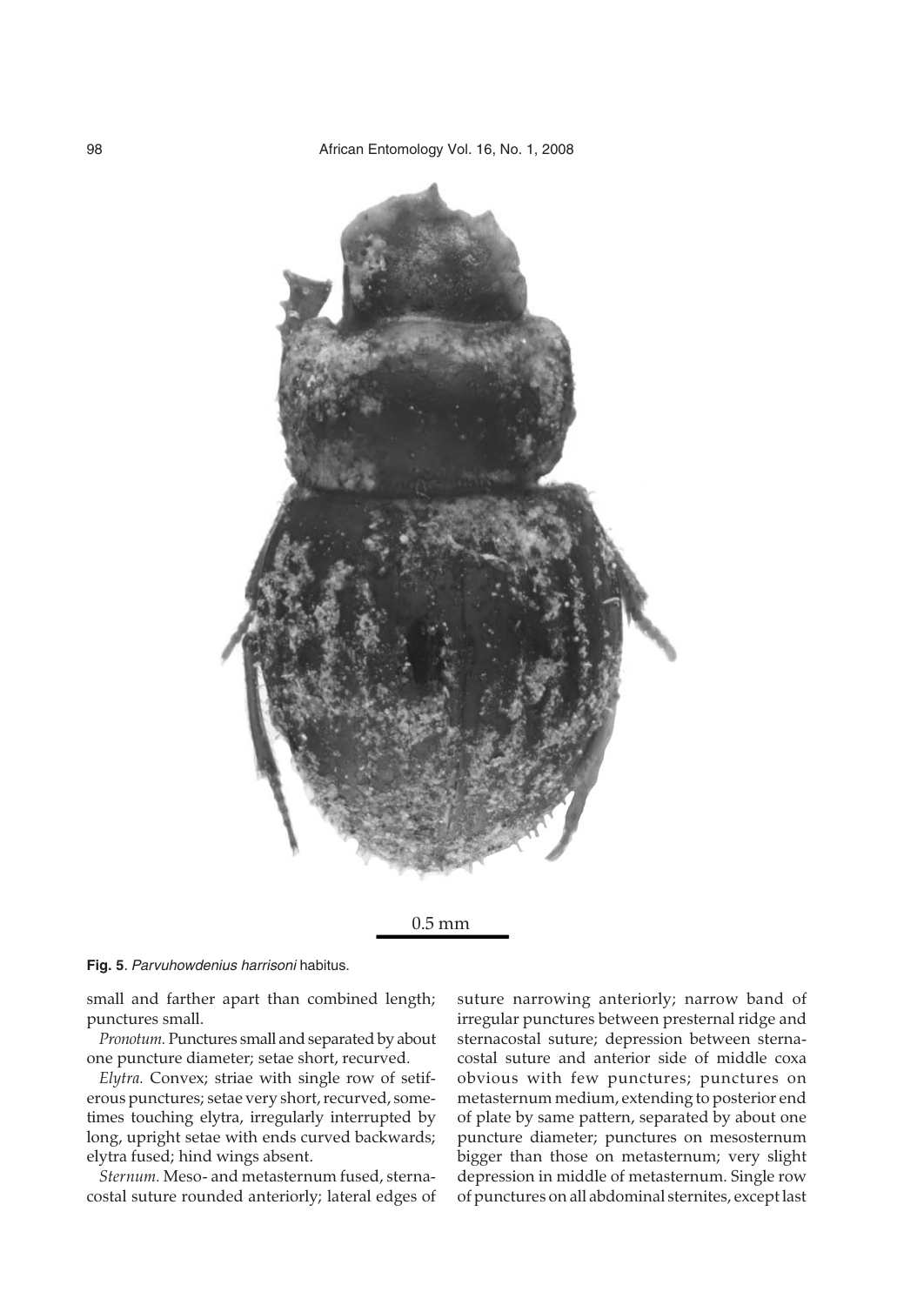

**Fig. 6**. Parvuhowdenius harrisoni aedeagus.

with irregular punctuation.

*Pygidium.* Depression very shallow, smooth.

*Foretibia.* Narrow at base, widening evenly towards tarsus.

*Aedeagus.* Symmetrical, parameres short, sinuate and ending bluntly.

*Material examined. Holotype*: 8 S.Africa; Natal Middld., Karkloof For. 1300m, 29.18 S–30.13 E, 05.12.1989; E-Y:2745, Sifted forest litter, Endrödy and Klimaszew[ski]. (TMSA). *Paratypes*: 29 same data. (1 TMSA, 1 UPSA).

*Remarks.*Karkloof forest is a large (*c.* 1500 ha), isolated forest in the Eastern Mistbelt Forest type as defined by Von Maltitz (2003). It is 1200–1500 m above sea level with an average of 1318 mm of rain per annum. The average yearly temperature is 14.7 °C. Thick mists are common in spring and summer.

*Etymology.* This species is named for James du Guesclin Harrison in recognition of his systematic revision of *Scarabaeus* (*Pachysoma*) and the other African flightless Scarabaeini.

## Genus **Nebulasilvius gen n.**, Figs 7, 8, 12, 13 Type-species *Nebulasilvius insularis* sp. n.

Males and females of the genus are similar.

*Length.* 2.0–2.5 mm.

*Head.* Clypeus bidentate; dorsal eyes very small. *Pronotum.* No carina on lateral sides of pronotum. *Elytra.* Fused; hindwings absent.

*Sternum.* Meso- and metasternum fused; at most a single row of punctures on mesosternum; no deep pits on metasternum.

*Pygidium.* With deep groove or shallow depression; a*bdominal sternites* sometimes with setiferous punctures.

*Fore tibia.* Tridentate; fore tarsus present.

*Aedeagus.* Symmetrical, very similar to the aedeagi of the other species in the *Outenikwanus/*

*Endroedyolus/Peckolus/Aliuscanthoniola* group to which it is probably related.

*Remarks.* This genus can easily be confused with the other closely related genera. It can, however, be separated from them by not having an elevated carina on the pronotum or deep pits on the metasternum and at most having a single row of punctures on the mesosternum. The sternacostal suture is angulate.

It is restricted to the Eastern Mistbelt Forest type of Von Maltitz *et al.* (2003).

#### **Key to species of Nebulasilvius gen. n.**

1 Punctures on mesosternum big and clear, separated by less than one puncture diameter (Fig. 12C) . . . . . . *N. insularis* sp. n. Punctures on mesosternum small and separated by at least one puncture diameter (Fig. 12D) . . . . . . . . . . . . . *N. johani* sp. n.

#### **New species of Nebulasilvius**

## **Nebulasilvius insularis sp. n.**, Figs 7, 8, 9, 12, 13

*Length.* 2.2–2.4 mm.

*Head.* Punctate with punctures small; distance between punctures less than one puncture width; clypeus bidentate, teeth small, just more than two times one length apart; area between and behind teeth concave; antennae golden yellow.

*Pronotum.* Pronotum punctate with punctures small; distance between punctures less than one puncture diameter; area between punctures smooth; pronotum with short, golden setae curved backward and downward, touching pronotum; setae originating from punctures.

*Elytra.* Black. Striae double, scalloped; each interval with a single row of punctures with recurved setae (often abraded) originating from punctures; elytra fused; hind wings absent.

*Sternum.* Meso- and metasternum fused. Wider posteriorly and narrowing towards anterior of metasternum; single row of punctures between sternacostal suture and presternal ridge; punctures on metasternum obvious and extending by same pattern all the way to posterior end of plate, punctures separated by less than one puncture diameter, absent at anterior end of plate; slight depression on mesosternum between sternacostal suture and anterior side of middle coxa; depression punctate; punctures on mesosternum slightly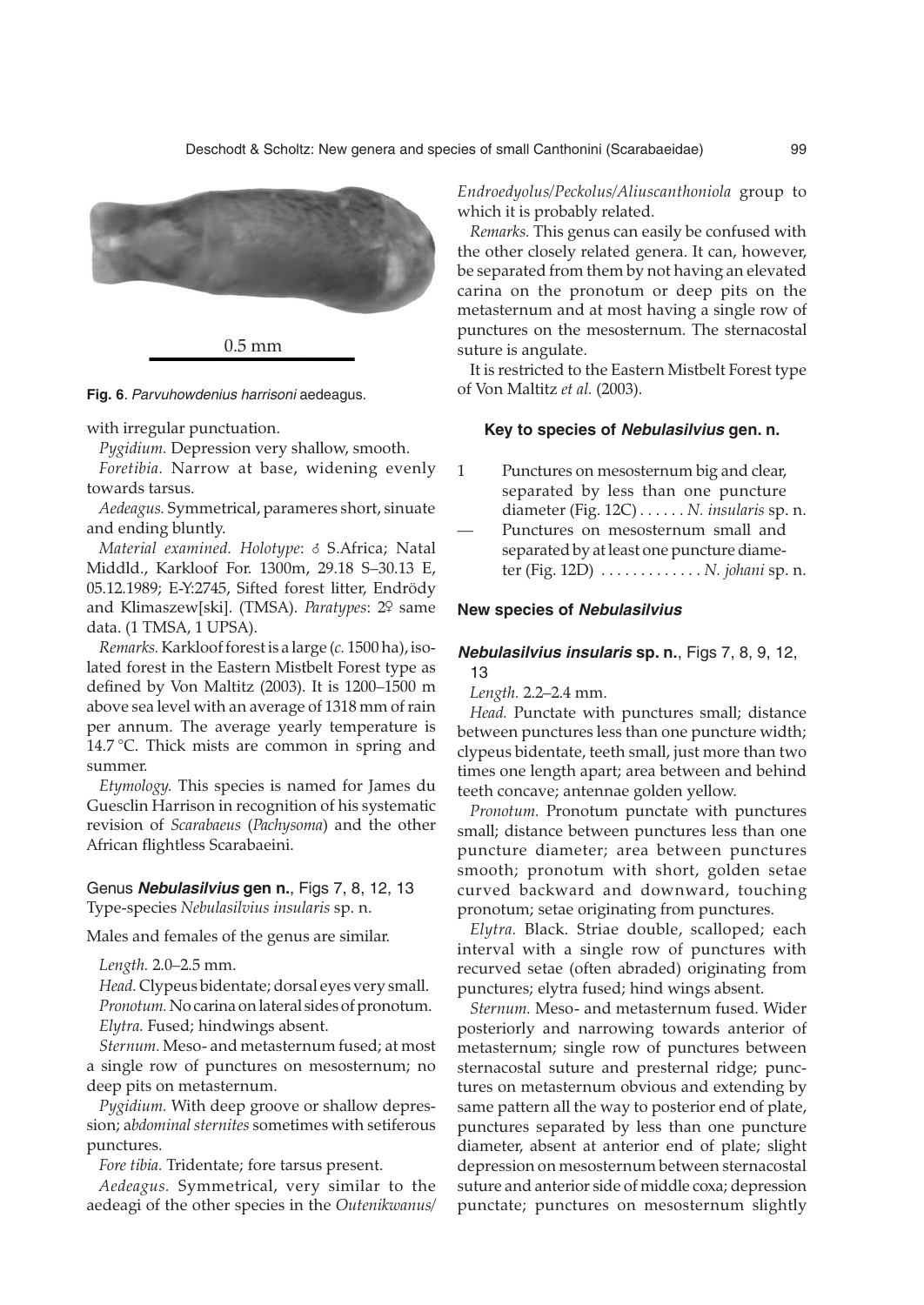

**Fig. 7**. Nebulasilvius insularis habitus.

bigger than on metasternum. All abdominal sternites with single row of punctures, some setiferous, except last with irregular spaced punctures. *Pygidium.* With setiferous punctures; deep depression in middle third of pygidium; upper ridge sloping over pygidium.

*Foretibia.* Very slender at base, flaring from middle denticle to two times original width.

*Aedeagus.* Symmetrical.

*Material examined. Holotype*: 8 S.Africa; Natal Middld. Doreen Clarck Nat. R. 29.34 S–30.17 E

11.12.1989; E-Y:2750. River bank in Forest. Endrödy and Klimaszew[ski] (TMSA). *Paratypes*: same locality but 88 with E-Y  $# 2750$  (503, 119 TMSA, 18, 19 UPSA, 58, 59 NCSA, 58, 59 SAMC, 48, 19 BMNH), 9 with E-Y # 2751 (28, 39 TMSA, 28, 29 UPSA) and 7 with E-Y # 2759 (28, 29 TMSA, 18, 29 UPSA).

*Remarks.* Doreen Clarck Reserve is a small isolated forest pocket located just north of Pietermaritzburg that probably forms part of Von Maltitz's (2003) eastern mistbelt forest type. It is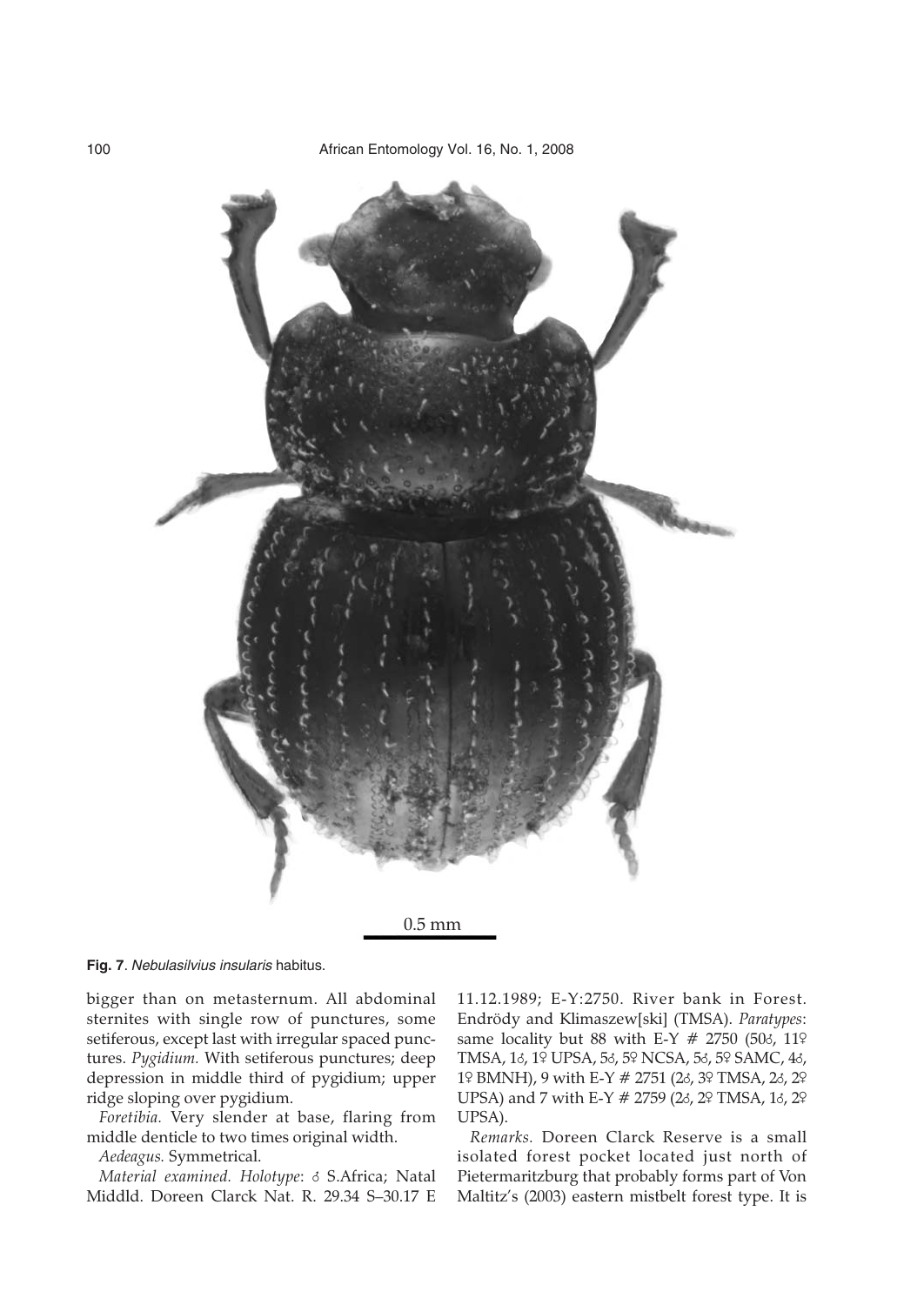

**Fig. 8**. Nebulasilvius insularis aedeagus.

quite moist with about 1300 mm of rain annually and has an average temperature of 16.9 °C annually. Heavy mist occurs regularly in spring and summer.

*Etymology.* The specific name refers to the type locality which is an indigenous island surrounded by a sea of human development.

## **Nebulasilvius johani sp. n.**, Figs 9, 12, 13

*Length.* 2.3 mm.

*Head.* Punctures small with distance between them shorter than diameter of one puncture; clypeus bidentate with denticles small.

*Pronotum.* Punctate with golden, recurved punctural setae; punctures same shape and size as on head.

*Elytra.* Convex; double striae, scalloped; setae recurved and apex touching elytra; elytra fused; hindwings absent.

*Sternum.* Meso- and metasternum fused, suture almost angulate; lateral edges of sternacostal suture almost parallel; punctures on mesosternum close together, almost touching; single row of punctures between presternal ridge and suture; depression between sternacostal suture and anterior side of middle coxa very shallow, punctate; punctures on metasternum small, separated by more than one puncture diameter, extending to base of plate, anteriorly bigger but posteriorly getting smaller; faint; metasternal punctures smaller than on mesosternum. All abdominal sternites with setiferous punctures; setae very short and thin, lying backwards.

*Pygidium.* Flat with deep groove from middle extending towards top, ending in deep pit under basal ridge; groove about one fifth as wide as widest part of pygidium; sides steep, shallow at base.

*Foretibia.* Very slender at base and flaring from middle denticle to two times original width. *Aedeagus.* Lost.

*Material examined. Holotype: 8 S.Afr; S.Natal,* Weza. Lower Stinkwood for., 30.34 S–29.43 E 17.11.1989;E-Y:2687. groundtraps 11 days. Endrödy and Klimaszew[ski]. (TMSA).

*Discussion.* The Weza forest complex incorporates both the Lower Stinkwood and the Bangeni forests. It is a series of reasonably close fragments of forest in the eastern mistbelt forest type. The altitude varies from 950 – 1200 m a.s.l. These forests are quite moist (1100 mm and 1700 mm rain per annum) and heavy mists occur during spring and summer. The average yearly temperature is 13.8–15.5 °C for both localities.

Amongst the specimens seen from the Transvaal Museum was another specimen of *Nebulasilvius.* (S.Afr; Natal Weza, Bangeni forest, 30.38 S–29.39 E, 21.11.1989; E-Y:2706, Sifted forest litter, Endrödy and Klimaszew[ski].) This specimen is most likely a different species but more specimens from both localities are needed before a decision can be taken on its status.

*Etymology.*This species is dedicated to the memory of Johan Carstens. His brave fight against cancer will always be inspirational to those who knew him.

#### Genus **Peckolus** Scholtz & Howden

Type species. *Peckolus parvus* Scholtz & Howden, by original designation.

## **Key to the species of Peckolus Scholtz & Howden**

- 1 Second and third fore tibial teeth minute, much less than half the size of the first . . 2 Second and third fore tibial teeth small.
	- almost half the size of the first . . . . . . . . . .
- . . . . . . . . . . . . . *P. parvus* Scholtz & Howden 2(1) Recurved setae almost half the length of
- straight setae. *P. alpinus* Howden & Scholtz Recurved setae barely discernible

. . . . . . . . . . . . . . . . . . . . *P. poenskopius* sp. n.

#### **Peckolus poenskopius sp. n.**, Figs 10, 11, 12, 13

*Length.* 2.0 mm.

*Head.* Anterior clypeal teeth small and widely separated, distance between teeth more than two times the length of one tooth; short, straight, golden brown setae posteriorly, anteriorly probably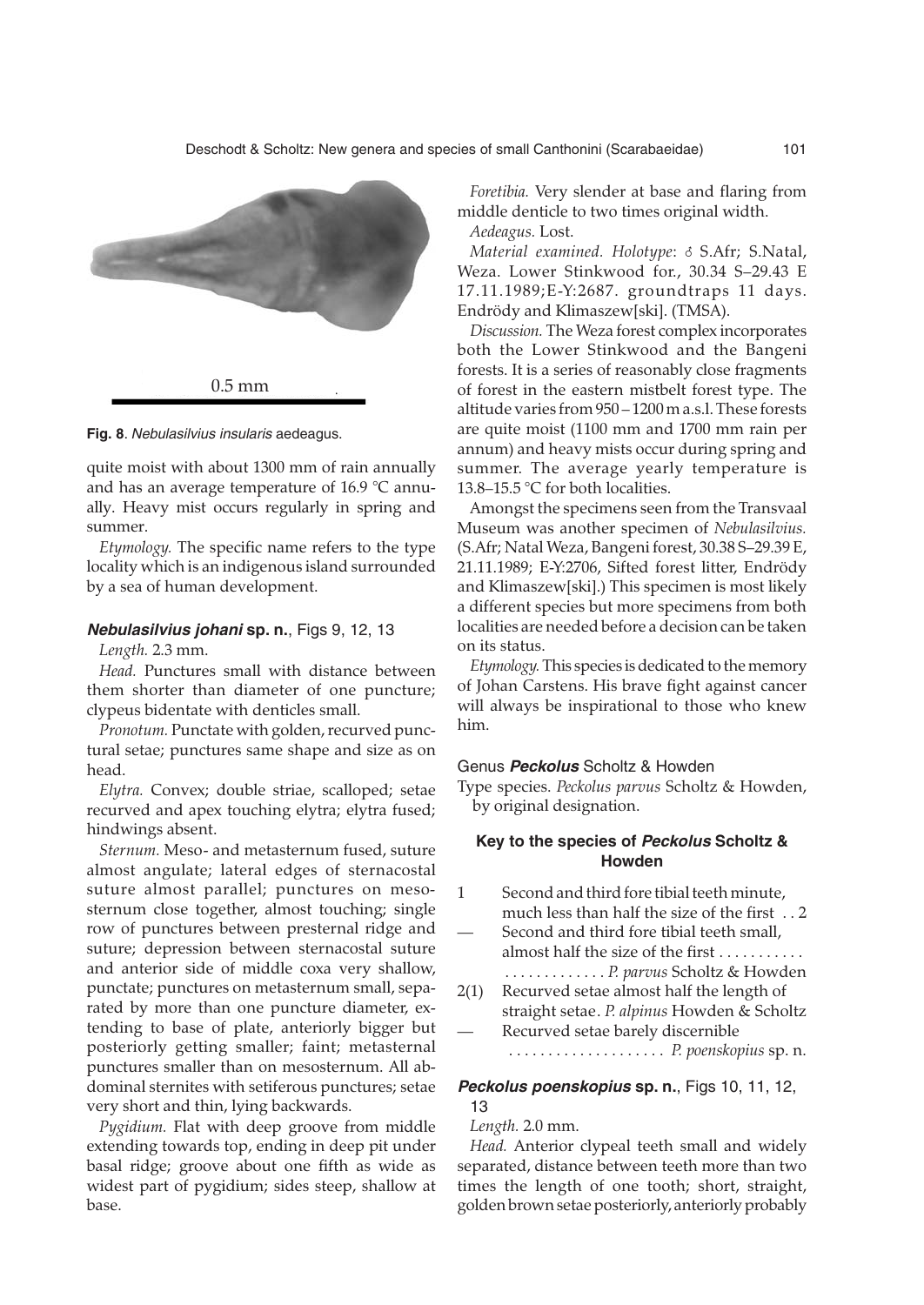

0.5 mm

**Fig. 9**. Nebulasilvius johani habitus.

abraded; punctuation small, close together, less than one puncture diameter apart; ventral surface of eye small; eye not visible dorsally.

*Pronotum.* Setae golden brown, longer and straight in centre of disc, becoming shorter and recurved towards sides; punctures small and close together.

*Elytra.* Convex; evident straight, golden brown setae irregularly placed after every second or third very short, thin, recurved seta; except for single row of setiferous punctures, interstriae are smooth; elytra fused; hind wings absent.

*Sternum.* Mesosternum and metasternum fused, suture rounded, lateral components bending outwards; metasternum big in comparison to mesosternum; area between ridge and suture wide with numerous irregular punctures; punctures on mesosternum and metasternum same size, closer on mesosternum; metasternal punctures covering plate; depressions on mesosternum extending towards each other, almost connecting. All abdominal segments with regular very short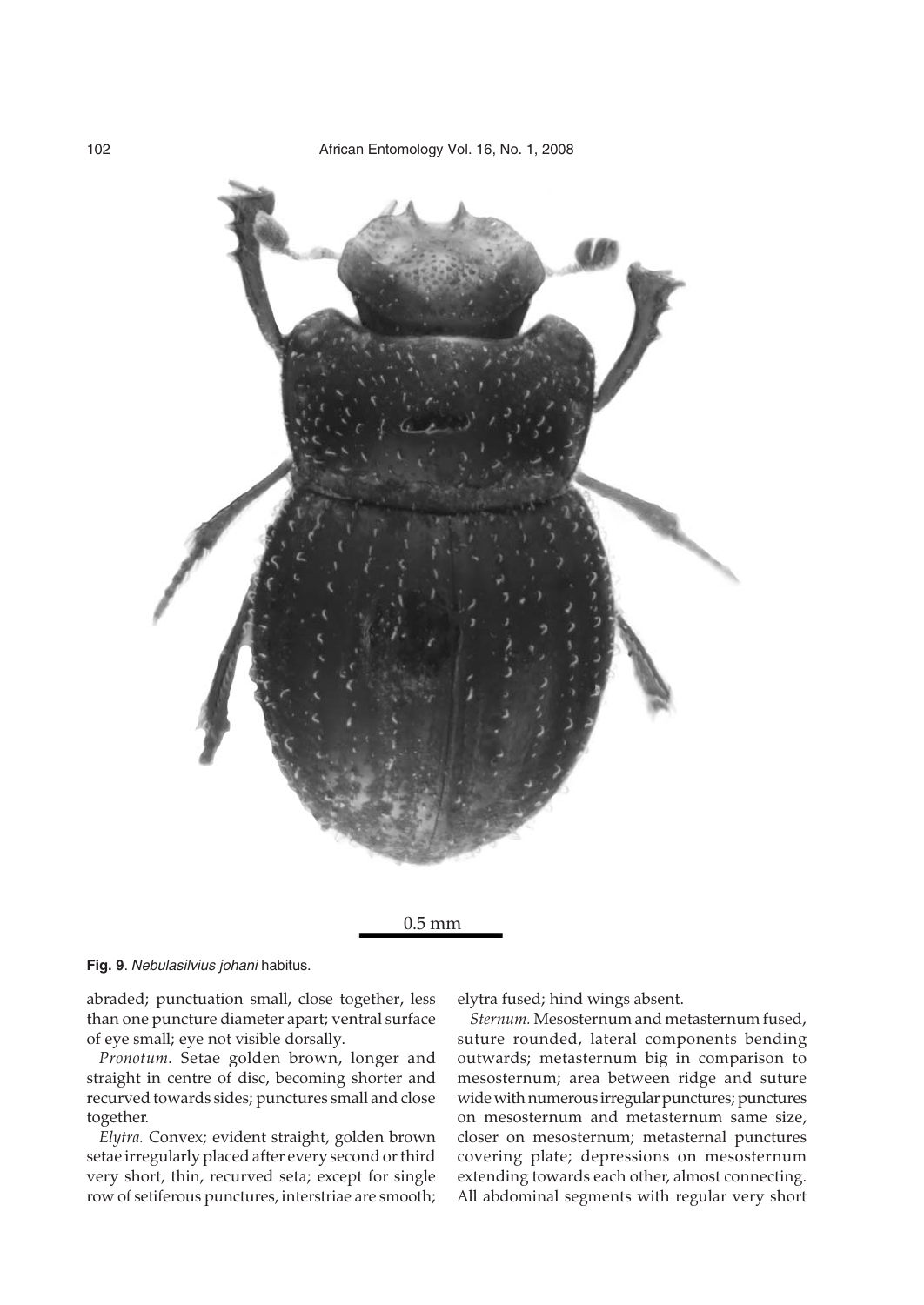



## **Fig. 10**. Peckolus poenskopius habitus.

and thin setiferous punctures except last segment where setae are longer and thicker.

*Foretibia.* Slender at base, widening evenly; denticles very small.

*Pygidium.* Small setiferous punctures, ends of setae curving upwards; upper ridge hanging over pygidium.

*Aedeagus.* Symmetrical; parameres bending acutely downwards.

*Diagnosis.* This species is very close to *P. alpinus* Howden & Scholtz, but can be separated from it by virtue of the elytral setae being thicker and longer.



0.5 mm

**Fig. 11**. Peckolus poenskopius aedeagus.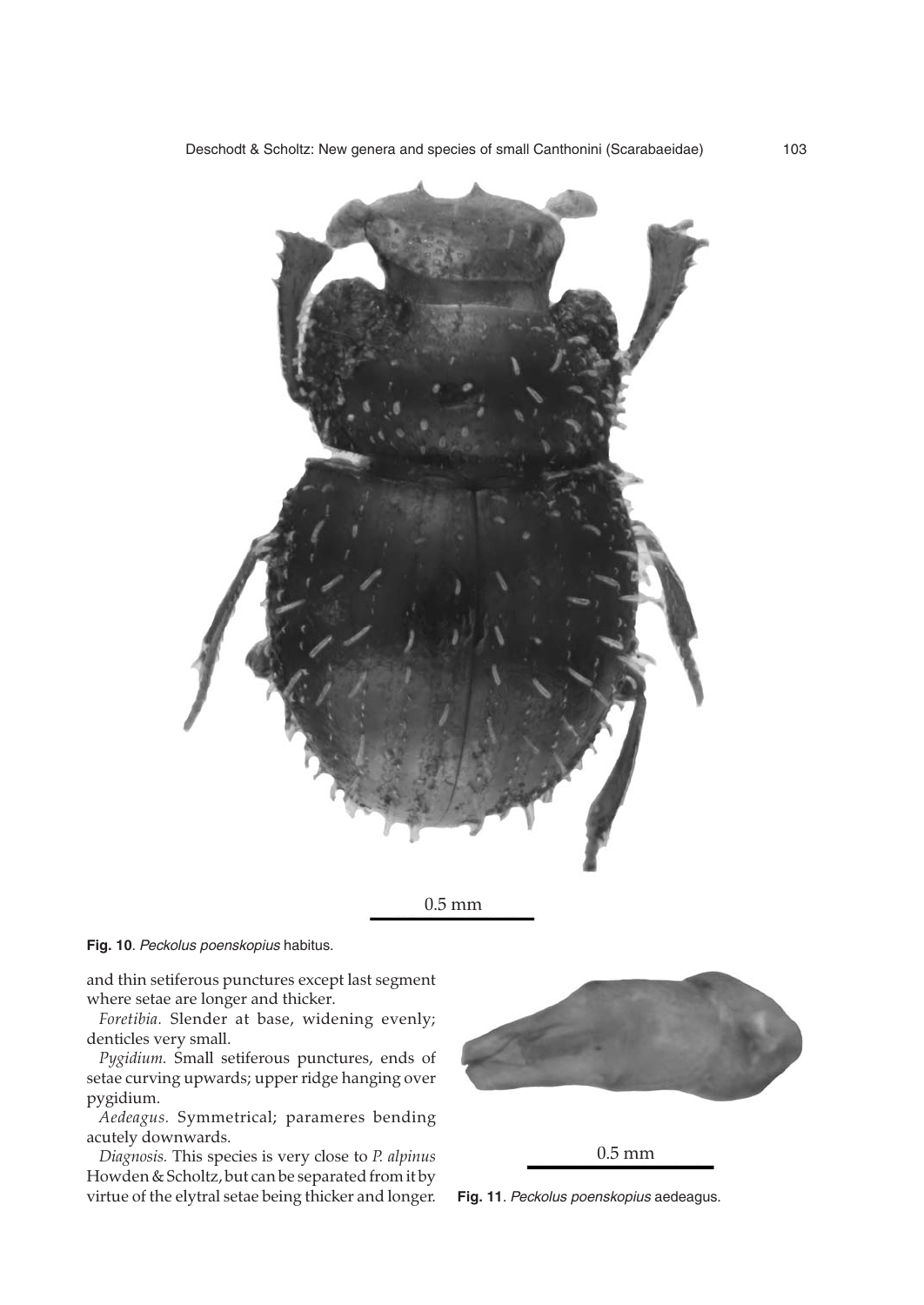

**Fig. 12**. Line diagrams showing differences in sternal structure between the new genera and species of small forestendemic relict taxa and those similar ones described by Scholtz & Howden (1987a): **A**, Aliuscanthoniola similaris, **B**, Parvuhowdenius harrisoni, **C**, Nebulasilvius insularis, **D**, N. johani, **E**, Peckolus poenskopius, **F**, Endroedyolus paradoxus, **G**, Outenikwanus tomentosus.

*P. alpinus* Howden & Scholtz also has some short recurved setae on the elytra while *P. poenskopius* sp. n. has minute recurved setae.

*Material examined. Holotype*: 8 S.Afr; Tvl. Nelshoogte, Knuckles rocks for 25.47 S–30.50 E,

12.2.1987; E-Y:2448, moder. wet for litt., Leg. Endrödy-Younga. (TMSA). *Paratypes*: 59, same data. (3 TMSA, 2 UPSA).

*Remarks.* This forest is classified in the Mpumalanga mistbelt forest type. Its elevation is between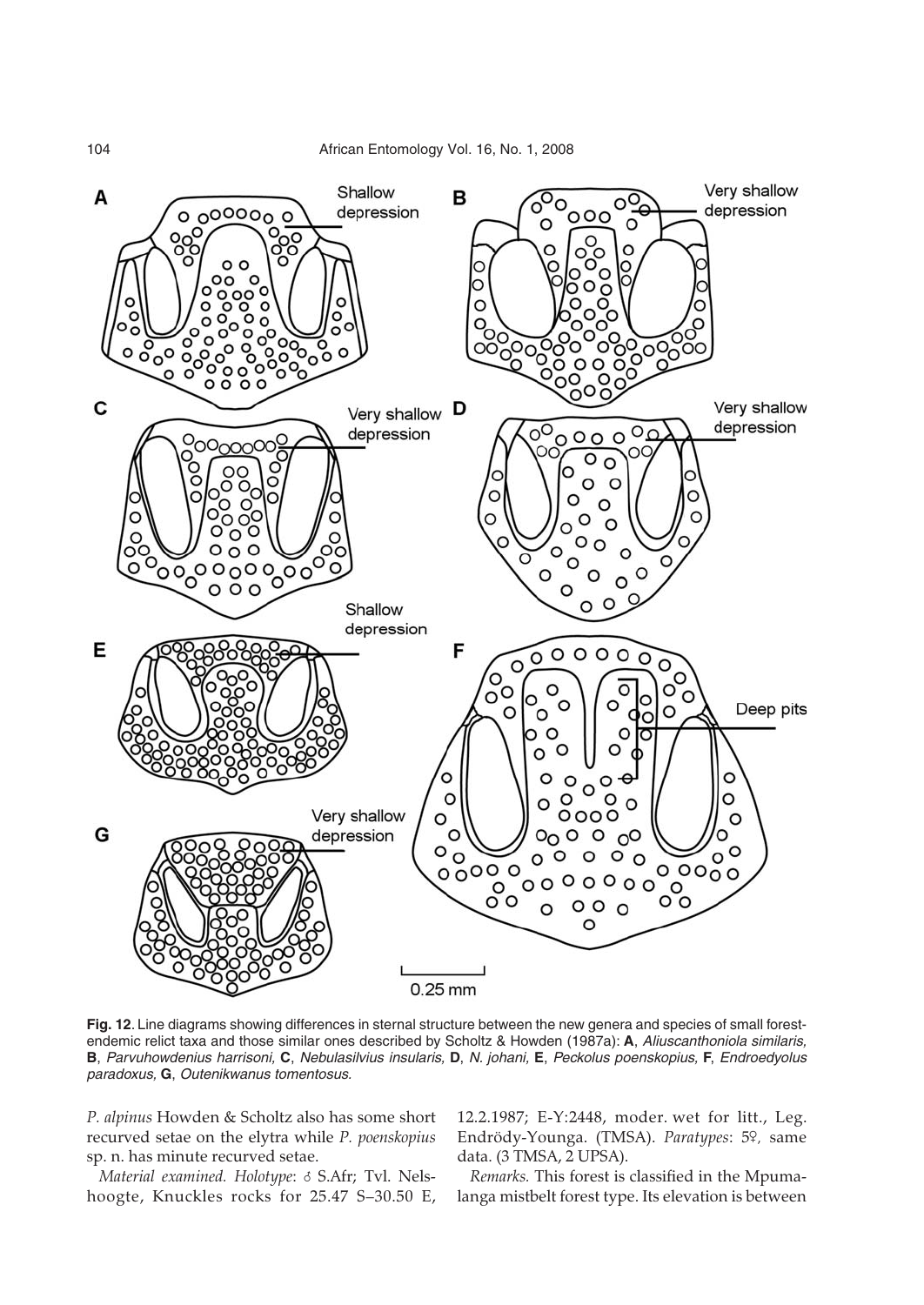

**Fig. 13**. Map showing the distribution of all the new species described in this study with all the other southern African species of small, forest-endemic relict canthonines in relation to the different forest types.

1200 m and 1500 m and it receives about 1142 mm of rain during summer. The average yearly temperature is 17.4 °C.

*Etymology.* Poenskop is an old Afrikaans word for a person with a very short and bristly haircut.

#### **Distribution of the new genera and species**

Von Maltitz (2003) divided the South African forests into seven main groups. These groups were again subdivided into different types of forests.

*Dwesasilvasedis medinae* and *Aliuscanthoniola similaris* were recorded from the scarp group (Transkei coastal scarp and Pondoland coastal

scarp forest type, respectively). All the species of *Parvuhowdenius, Nebulasilvius* and *Endroedyolus paradoxus* Scholtz & Howden have been recorded from the southern mistbelt group; the species in *Nebulasilvius* and *Parvuhowdenius* are from eastern mistbelt forest type in this group while*Endroedyolus paradoxus*is from the Transkei mistbelt forest type. Although *Parvuhowdenius* and *Nebulasilvius* are from the same type of forest, Karkloof forest (type locality for *Parvuhowdenius*) is situated at higher altitude than the forests inhabited by the species of *Nebulasilvius. Peckolus alpinus* and *P. poenskopius* are both found in the Mpumalanga mistbelt forest type which is in the northern mistbelt group. *Peckolus parvus* falls in the northern afrotemperate